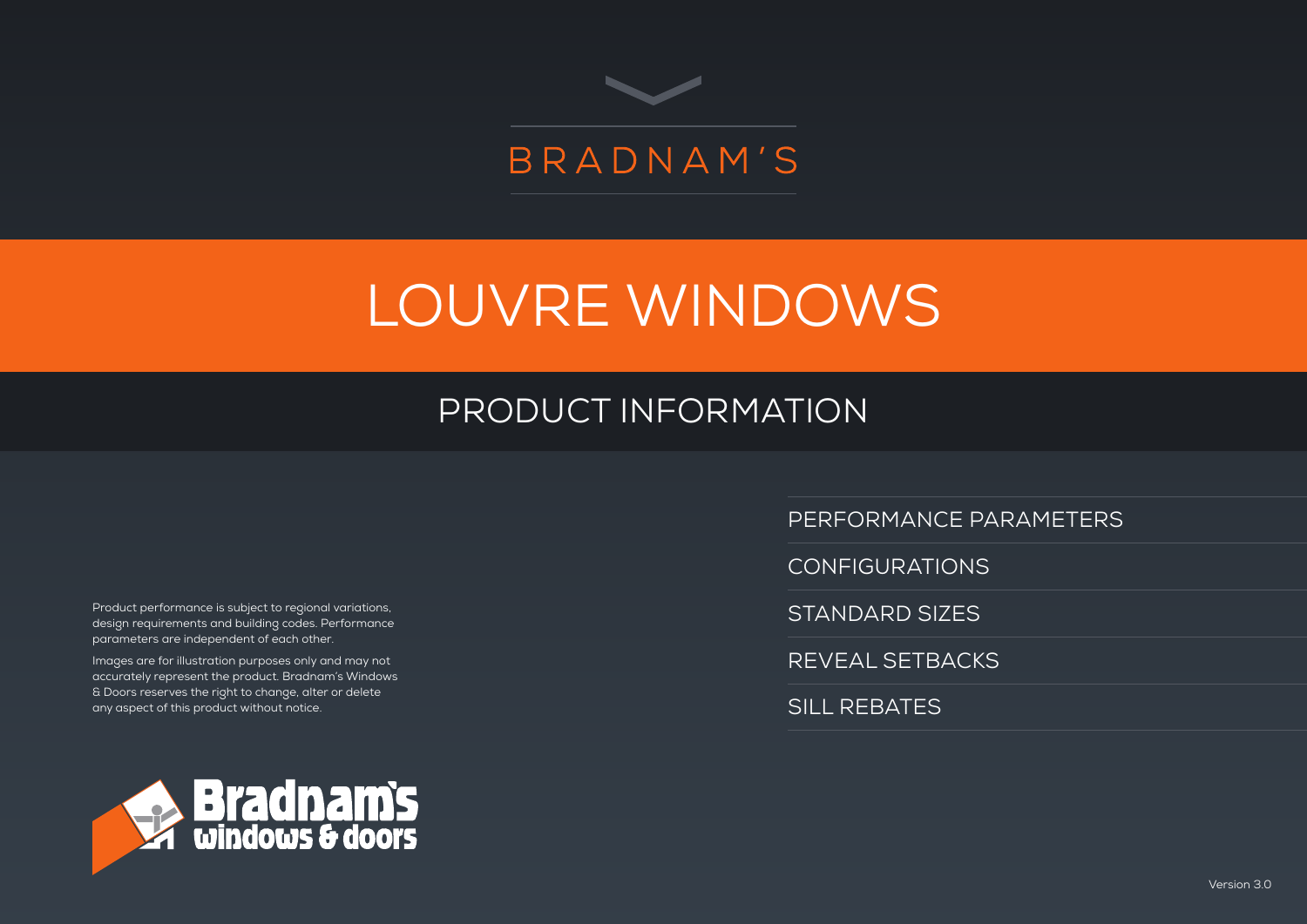# PERFORMANCE PARAMETERS

|                         | Signature       |
|-------------------------|-----------------|
| Frame size              | 125mm           |
| Maximum window height   | 3000mm          |
| Maximum window width    | 5430mm          |
| Maximum panel width     | 1000mm          |
| Maximum water rating    | 300Pa           |
| Maximum wind rating     | 4500Pa ULS      |
| Maximum blade thickness | 6 <sub>mm</sub> |
| Maximum acoustic rating | <b>Rw25</b>     |
| Maximum bushfire rating | <b>BAL 40</b>   |
| Lowest U-value          | 4.5             |

Note: Performance figures are independent of each other and subject to conditions. Contact a Bradnam's Windows & Doors representative to discuss your specific project requirements.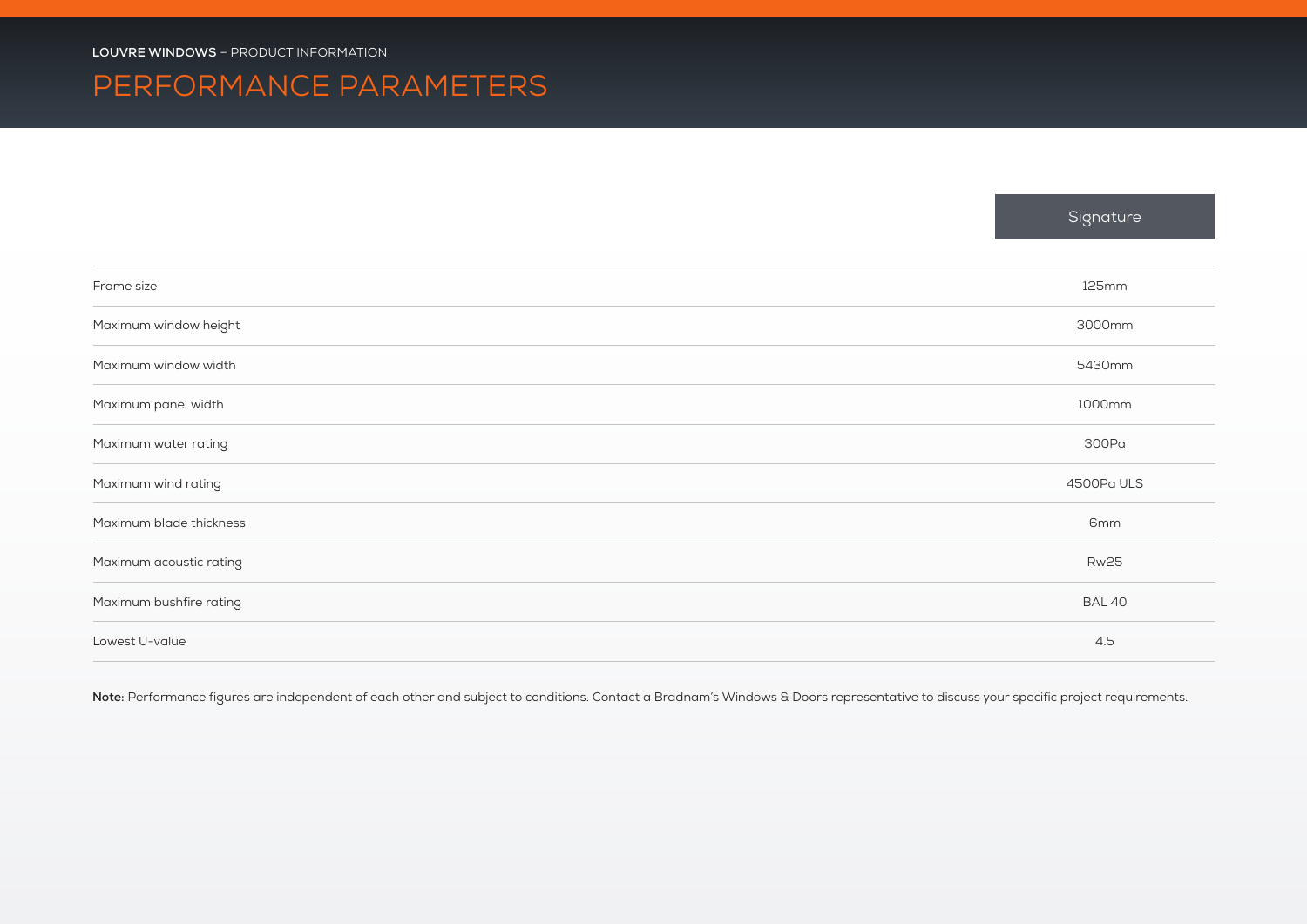

### **Standard**



## **Designer**



Other Designer configurations available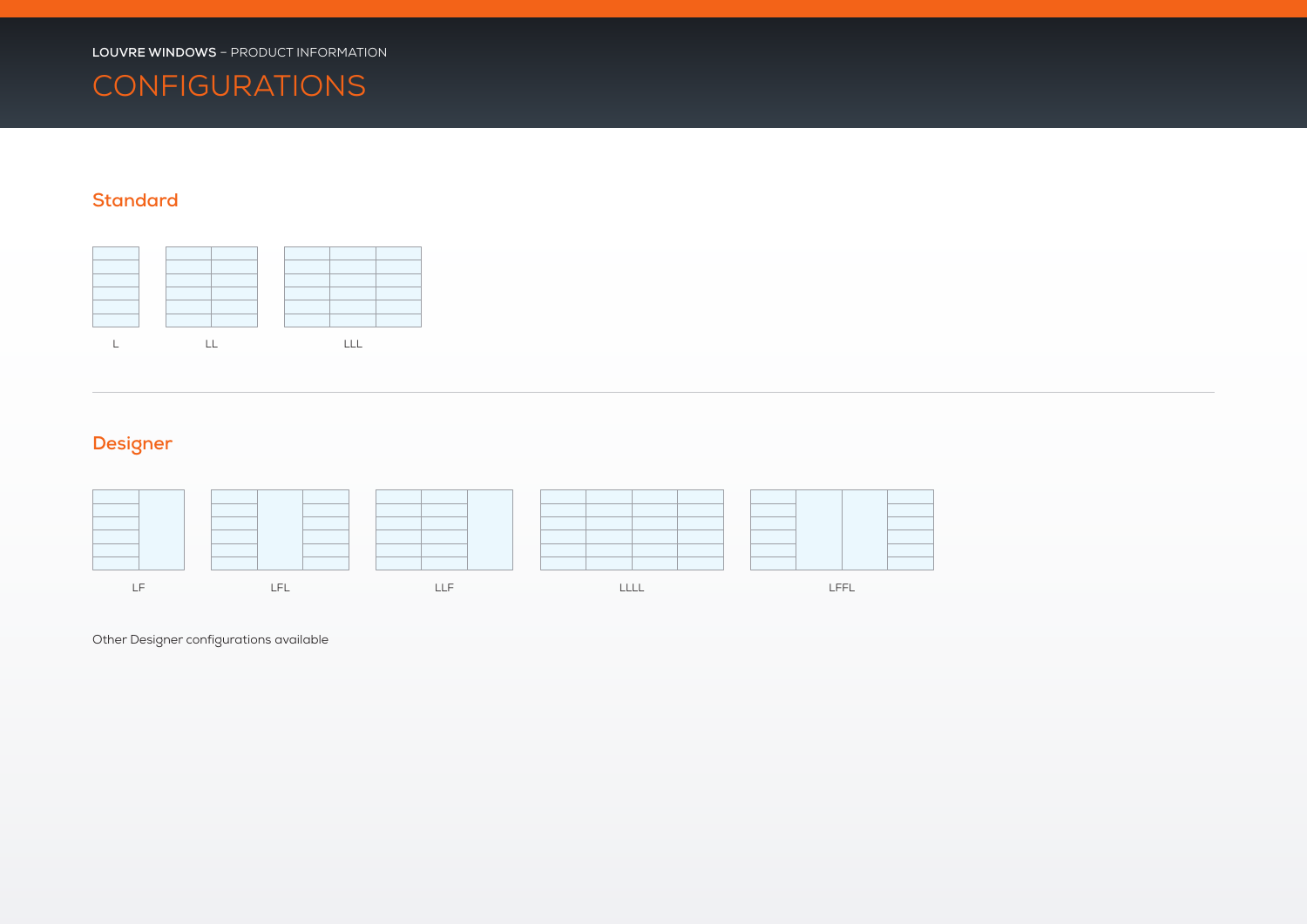# STANDARD SIZES – QUEENSLAND

The availability of certain sizes and configurations is dependent on the design wind load requirement as per AS2047-2014. Check with your Bradnam's representative to confirm availability. Louvre Windows may be subject to local variation or regulatory requirements.

### **Louvre Information**

- Using standard galleries (No extension pieces)
- L = Single Louvre Bay

#### **Note:**

- Blades can be glass, timber or aluminium
- Handle on LH side viewed from inside as standard

| Frame Widths (mm) |      |  |  |  |
|-------------------|------|--|--|--|
| L                 | 610  |  |  |  |
| L                 | 910  |  |  |  |
| LL                | 1210 |  |  |  |
| LL                | 1510 |  |  |  |
| LL                | 1810 |  |  |  |
| LLL               | 2110 |  |  |  |
| LLL               | 2410 |  |  |  |
|                   | 2710 |  |  |  |

| 152mm Blades<br>Stud Opening (mm) | 152mm Blades<br>Frame Height (mm) | 102mm Blades<br>Stud Opening (mm) | 102mm Blades<br>Frame Height (mm) | <b>Number of Blades</b>                                                                                                                                                                                                                                                                                                                                                                                                                                  |
|-----------------------------------|-----------------------------------|-----------------------------------|-----------------------------------|----------------------------------------------------------------------------------------------------------------------------------------------------------------------------------------------------------------------------------------------------------------------------------------------------------------------------------------------------------------------------------------------------------------------------------------------------------|
| 412                               | 362                               | N/A                               | N/A                               | $\mathsf{P}$                                                                                                                                                                                                                                                                                                                                                                                                                                             |
| 552                               | 502                               | 399                               | 349                               | 3                                                                                                                                                                                                                                                                                                                                                                                                                                                        |
| 691                               | 641                               | 488                               | 438                               | $\overline{4}$                                                                                                                                                                                                                                                                                                                                                                                                                                           |
| 831                               | 781                               | 577                               | 527                               | 5                                                                                                                                                                                                                                                                                                                                                                                                                                                        |
| 971                               | 921                               | 666                               | 616                               | 6                                                                                                                                                                                                                                                                                                                                                                                                                                                        |
| 1110                              | 1060                              | 755                               | 705                               | $\overline{7}$                                                                                                                                                                                                                                                                                                                                                                                                                                           |
| 1250                              | 1200                              | 844                               | 794                               | 8                                                                                                                                                                                                                                                                                                                                                                                                                                                        |
| 1390                              | 1340                              | 933                               | 883                               | $\mathsf{S}% _{T}=\mathsf{S}_{T}\!\left( a,b\right) ,\ \mathsf{S}_{T}=\mathsf{S}_{T}\!\left( a,b\right) ,\ \mathsf{S}_{T}=\mathsf{S}_{T}\!\left( a,b\right) ,\ \mathsf{S}_{T}=\mathsf{S}_{T}\!\left( a,b\right) ,\ \mathsf{S}_{T}=\mathsf{S}_{T}\!\left( a,b\right) ,\ \mathsf{S}_{T}=\mathsf{S}_{T}\!\left( a,b\right) ,\ \mathsf{S}_{T}=\mathsf{S}_{T}\!\left( a,b\right) ,\ \mathsf{S}_{T}=\mathsf{S}_{T}\!\left( a,b\right) ,\ \mathsf{S}_{T}=\math$ |
| 1529                              | 1479                              | 1021                              | 971                               | 10                                                                                                                                                                                                                                                                                                                                                                                                                                                       |
| 1669                              | 1619                              | 1110                              | 1060                              | 11                                                                                                                                                                                                                                                                                                                                                                                                                                                       |
| 1809                              | 1759                              | 1199                              | 1149                              | 12                                                                                                                                                                                                                                                                                                                                                                                                                                                       |
| 1949                              | 1899                              | 1288                              | 1238                              | 13                                                                                                                                                                                                                                                                                                                                                                                                                                                       |
| 2088                              | 2038                              | 1377                              | 1327                              | 14                                                                                                                                                                                                                                                                                                                                                                                                                                                       |
| 2228                              | 2178                              | 1466                              | 1416                              | 15                                                                                                                                                                                                                                                                                                                                                                                                                                                       |
| 2368                              | 2318                              | 1555                              | 1505                              | 16                                                                                                                                                                                                                                                                                                                                                                                                                                                       |
| 2507                              | 2457                              | 1644                              | 1594                              | 17                                                                                                                                                                                                                                                                                                                                                                                                                                                       |
| 2647                              | 2597                              | 1733                              | 1683                              | 18                                                                                                                                                                                                                                                                                                                                                                                                                                                       |
| 2787                              | 2737                              | 1822                              | 1772                              | 19                                                                                                                                                                                                                                                                                                                                                                                                                                                       |
| 2926                              | 2876                              | 1910                              | 1860                              | 20                                                                                                                                                                                                                                                                                                                                                                                                                                                       |
| N/A                               | N/A                               | 1999                              | 1949                              | 21                                                                                                                                                                                                                                                                                                                                                                                                                                                       |
| N/A                               | N/A                               | 2088                              | 2038                              | 22                                                                                                                                                                                                                                                                                                                                                                                                                                                       |
| N/A                               | N/A                               | 2177                              | 2127                              | 23                                                                                                                                                                                                                                                                                                                                                                                                                                                       |
| N/A                               | N/A                               | 2266                              | 2216                              | 24                                                                                                                                                                                                                                                                                                                                                                                                                                                       |
| N/A                               | N/A                               | 2355                              | 2305                              | 25                                                                                                                                                                                                                                                                                                                                                                                                                                                       |
| N/A                               | N/A                               | 2444                              | 2394                              | 26                                                                                                                                                                                                                                                                                                                                                                                                                                                       |
| N/A                               | N/A                               | 2533                              | 2483                              | 27                                                                                                                                                                                                                                                                                                                                                                                                                                                       |
| N/A                               | N/A                               | 2622                              | 2572                              | 28                                                                                                                                                                                                                                                                                                                                                                                                                                                       |
| N/A                               | N/A                               | 2711                              | 2661                              | 29                                                                                                                                                                                                                                                                                                                                                                                                                                                       |
| N/A                               | N/A                               | 2799                              | 2749                              | 30                                                                                                                                                                                                                                                                                                                                                                                                                                                       |
| N/A                               | N/A                               | 2888                              | 2838                              | 31                                                                                                                                                                                                                                                                                                                                                                                                                                                       |
| N/A                               | N/A                               | 2977                              | 2927                              | 32                                                                                                                                                                                                                                                                                                                                                                                                                                                       |
|                                   |                                   |                                   |                                   |                                                                                                                                                                                                                                                                                                                                                                                                                                                          |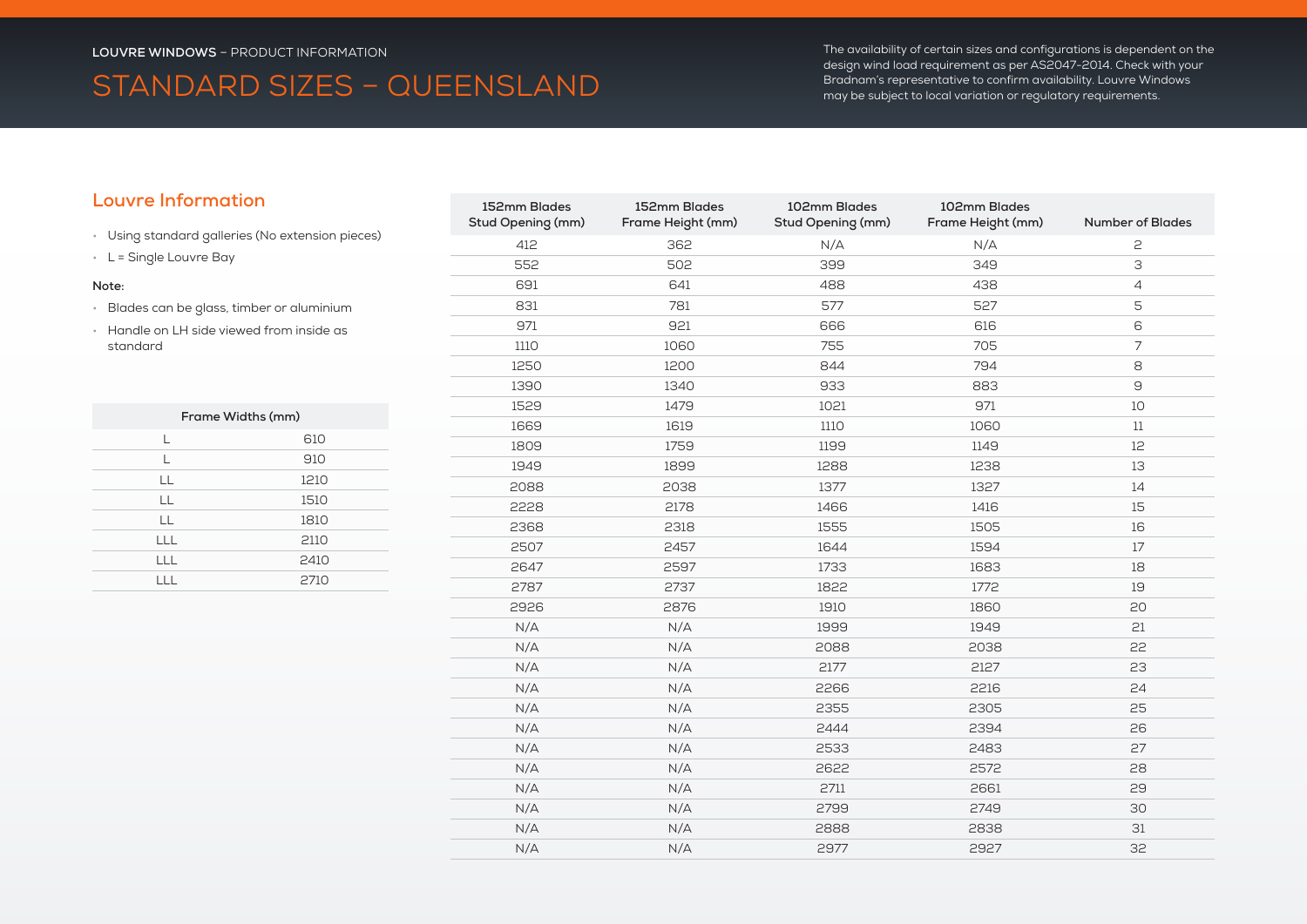# STANDARD SIZES – NEW SOUTH WALES

The availability of certain sizes and configurations is dependent on the design wind load requirement as per AS2047-2014. Check with your Bradnam's representative to confirm availability. Louvre Windows may be subject to local variation or regulatory requirements.

### **Louvre Information**

- Using standard galleries (No extension pieces)
- L = Single Louvre Bay

#### **Note:**

- Blades can be glass, timber or aluminium
- Handle on LH side viewed from inside as standard

| Frame Widths (mm) |      |  |  |  |
|-------------------|------|--|--|--|
| L                 | 610  |  |  |  |
| L                 | 850  |  |  |  |
| LL                | 1210 |  |  |  |
| LL                | 1570 |  |  |  |
| LL                | 1810 |  |  |  |
| LLL               | 2170 |  |  |  |
| LLL               | 2410 |  |  |  |
|                   | 2650 |  |  |  |

| 152mm Blades<br>Stud Opening (mm) | 152mm Blades<br>Frame Height (mm) | 102mm Blades<br>Stud Opening (mm) | 102mm Blades<br>Frame Height (mm) | <b>Number of Blades</b> |
|-----------------------------------|-----------------------------------|-----------------------------------|-----------------------------------|-------------------------|
| 422                               | 362                               | N/A                               | N/A                               | 2                       |
| 562                               | 502                               | 409                               | 349                               | 3                       |
| 701                               | 641                               | 498                               | 438                               | $\overline{4}$          |
| 841                               | 781                               | 587                               | 527                               | 5                       |
| 981                               | 921                               | 676                               | 616                               | 6                       |
| 1120                              | 1060                              | 765                               | 705                               | $\overline{7}$          |
| 1260                              | 1200                              | 854                               | 794                               | 8                       |
| 1400                              | 1340                              | 943                               | 883                               | $\Theta$                |
| 1539                              | 1479                              | 1031                              | 971                               | 10                      |
| 1679                              | 1619                              | 1120                              | 1060                              | 11                      |
| 1819                              | 1759                              | 1209                              | 1149                              | 12                      |
| 1959                              | 1899                              | 1298                              | 1238                              | 13                      |
| 2098                              | 2038                              | 1387                              | 1327                              | 14                      |
| 2238                              | 2178                              | 1476                              | 1416                              | 15                      |
| 2378                              | 2318                              | 1565                              | 1505                              | 16                      |
| 2517                              | 2457                              | 1654                              | 1594                              | 17                      |
| 2657                              | 2597                              | 1743                              | 1683                              | 18                      |
| 2797                              | 2737                              | 1832                              | 1772                              | 19                      |
| 2936                              | 2876                              | 1920                              | 1860                              | 20                      |
| N/A                               | N/A                               | 2009                              | 1949                              | 21                      |
| N/A                               | N/A                               | 2098                              | 2038                              | 22                      |
| N/A                               | N/A                               | 2187                              | 2127                              | 23                      |
| N/A                               | N/A                               | 2276                              | 2216                              | 24                      |
| N/A                               | N/A                               | 2365                              | 2305                              | 25                      |
| N/A                               | N/A                               | 2454                              | 2394                              | 26                      |
| N/A                               | N/A                               | 2543                              | 2483                              | 27                      |
| N/A                               | N/A                               | 2632                              | 2572                              | 28                      |
| N/A                               | N/A                               | 2721                              | 2661                              | 29                      |
| N/A                               | N/A                               | 2809                              | 2749                              | 30                      |
| N/A                               | N/A                               | 2898                              | 2838                              | $31$                    |
| N/A                               | N/A                               | 2987                              | 2927                              | 32                      |
|                                   |                                   |                                   |                                   |                         |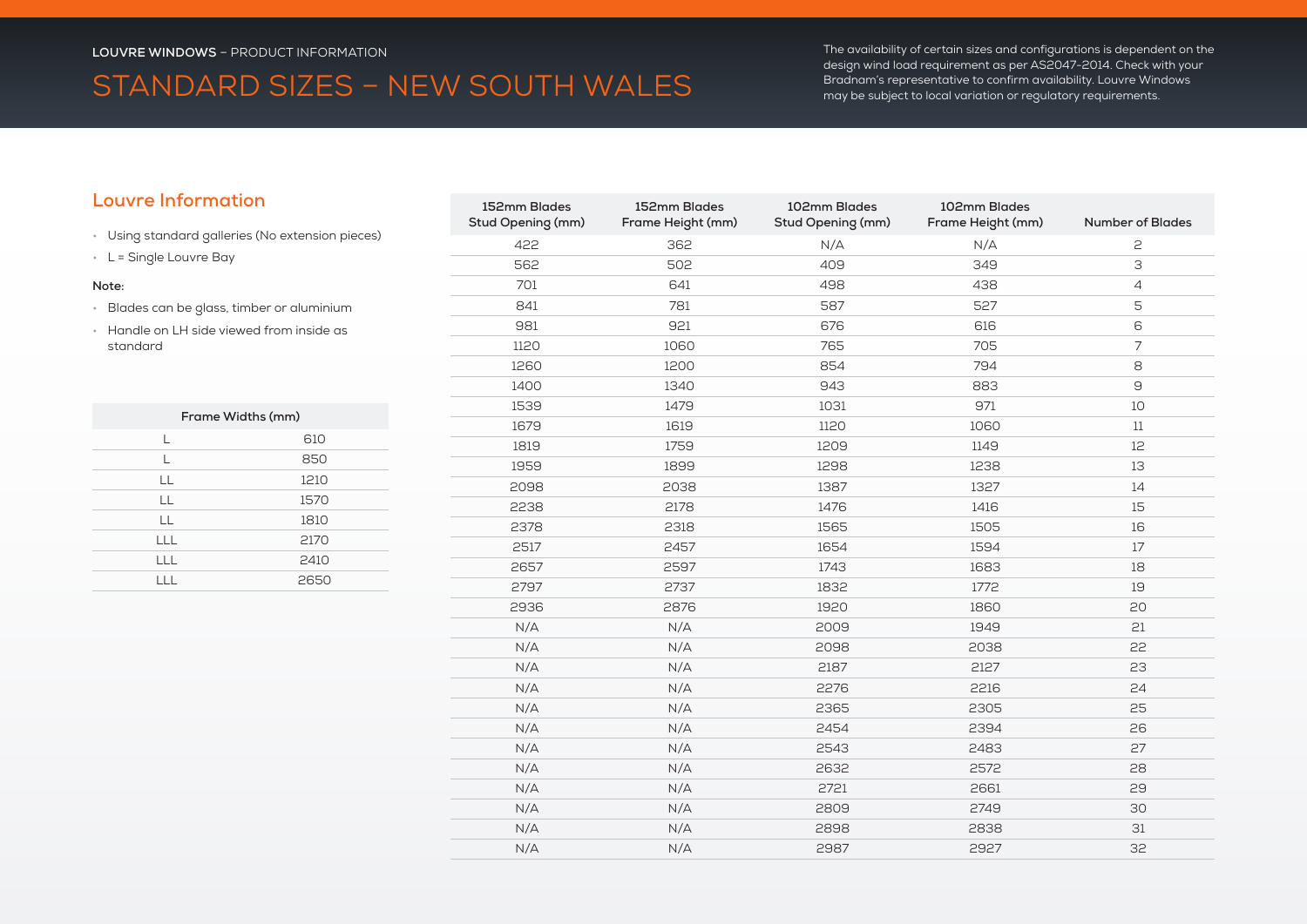# REVEAL SETBACKS **Note:** Diagrams are not to scale



Signature Louvre Window (125mm)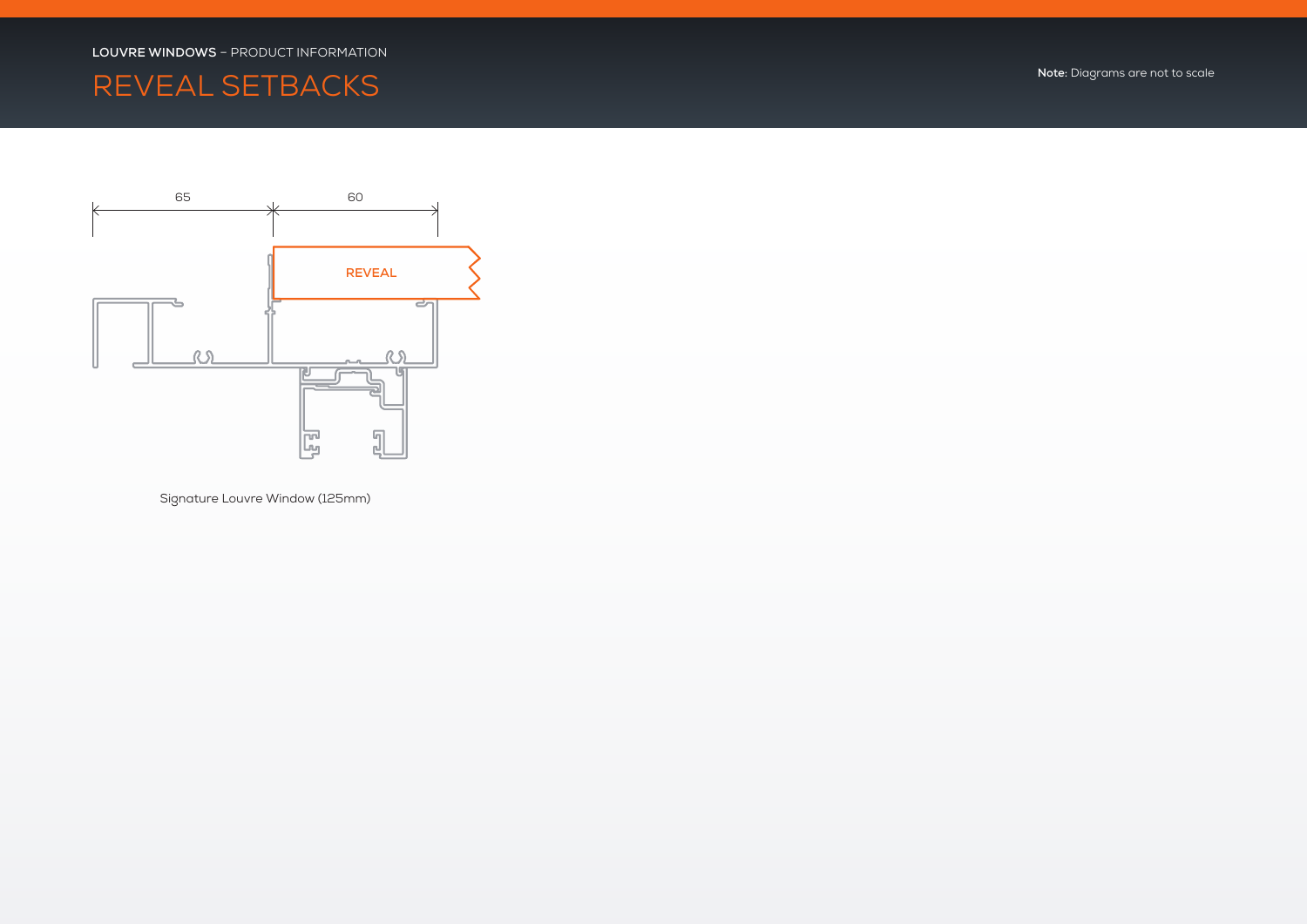

### **Signature Louvre Window**